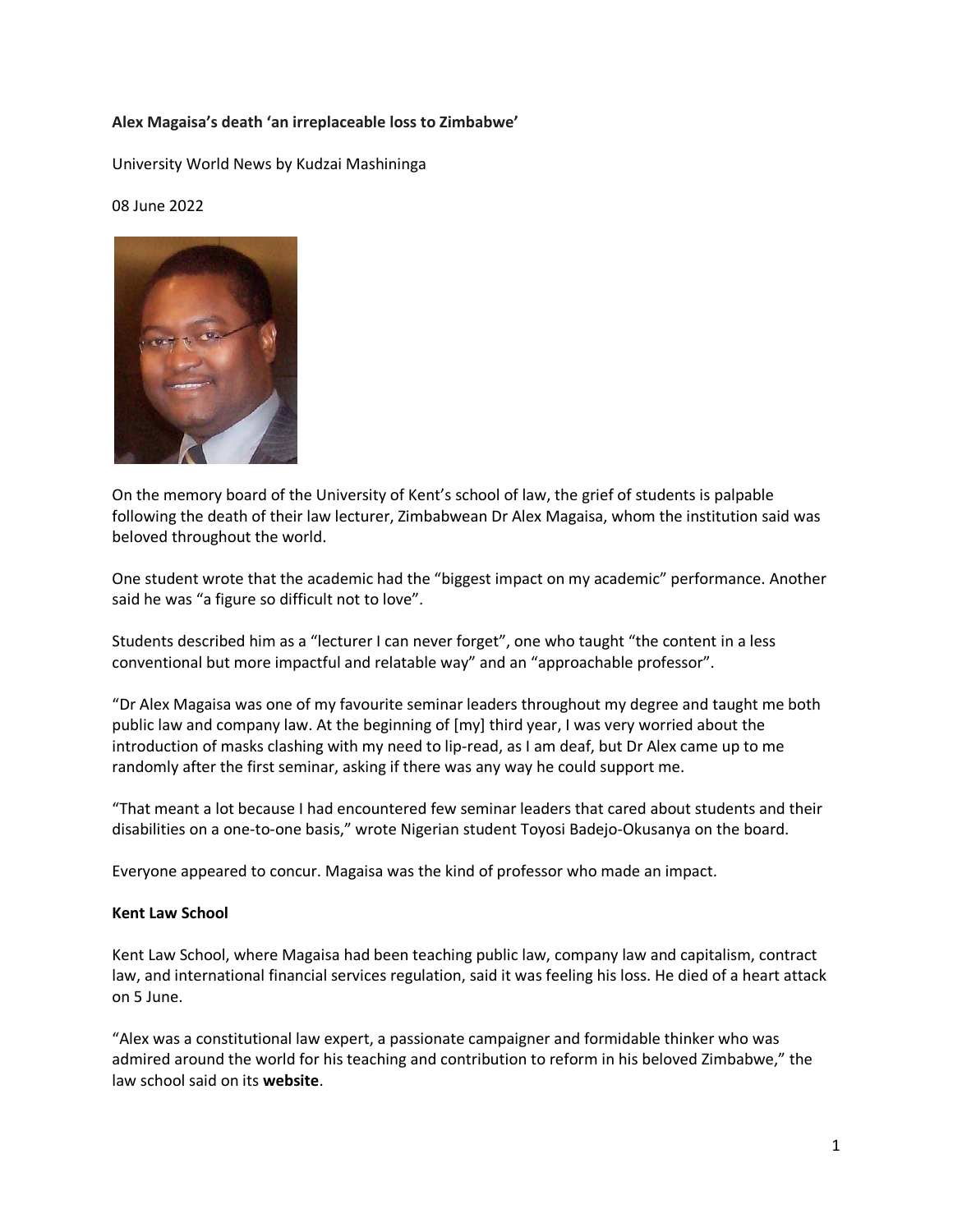"For many thousands in Zimbabwe, Alex was nothing short of a lion-heart, a hero. At Kent Law School, we feel his loss immediately and join with Alex's friends and admirers around the world in recognising his powerful legacy in matters of human rights, democracy, support for the rule of law and constitutional reform."

The views of Professor Lydia Hayes, a colleague, were added: "Dr Alex Tawanda Magaisa was an incredibly gifted teacher and formidable academic writer. For 15 years, he has inspired colleagues and students alike. He was warm, gentle, kind and charming – a true gentleman – yet passionate and sharpminded, a considerable intellect. We will miss him greatly."

## **Zimbabwe**

Kent Law School is right. In his native Zimbabwe, Magaisa was also a hero and is being mourned by both ordinary citizens and fellow academics.

Born in 1975, Alex Tawanda Magaisa read law at the University of Zimbabwe and at the University of Warwick and joined Kent Law School in 2007.

In Zimbabwe, he was instrumental in the crafting of the country's 2013 constitution. He also served as an adviser to Dr Morgan Tsvangirai, the former prime minister of Zimbabwe, in 2012 and 2013.

An authoritative voice on Zimbabwean legal and political matters, he appeared on Al Jazeera, CNN and the BBC, and ran his blog *Big Saturday Read*, with contributions that had the overall thrust to promote constitutionalism in Zimbabwe.

On **[Twitter](https://twitter.com/ProfJNMoyo/status/1533419583759056896)**, Zimbabwe's former higher education minister, Professor Jonathan Moyo, said he was gutted by the news of Magaisa's death and described him as a "fierce interlocutor", "prolific writer" and an "indefatigable contributor" to the quest for a better Zimbabwe.

"His tragic death leaves an unfillable void in the country's public discourse," wrote Moyo.

Also on Twitter, Lovemore Madhuku, a University of Zimbabwe constitutional law lecturer, wrote: "Alex Magaisa was our newest intellectual giant and an outstanding icon of his generation. His clarity of thought was both refreshing and inspiring."

## **'One of the finest legal brains'**

In an interview, a pro-democracy campaigner in Zimbabwe, David Coltart, told *University World News* that Magaisa was one of the finest legal brains Zimbabwe had ever produced.

He said his ability to simplify complex constitutional issues so that the general public could understand them was unparalleled. Coltart said the academic was a man of principle who, throughout his life, stood for constitutionalism and respect for the rule of law and democracy.

"His role in the development of the new constitution was critically important and his role in the implementation of that constitution going forward was also fundamentally important and it is in that role that the country has been robbed of this great legal brain.